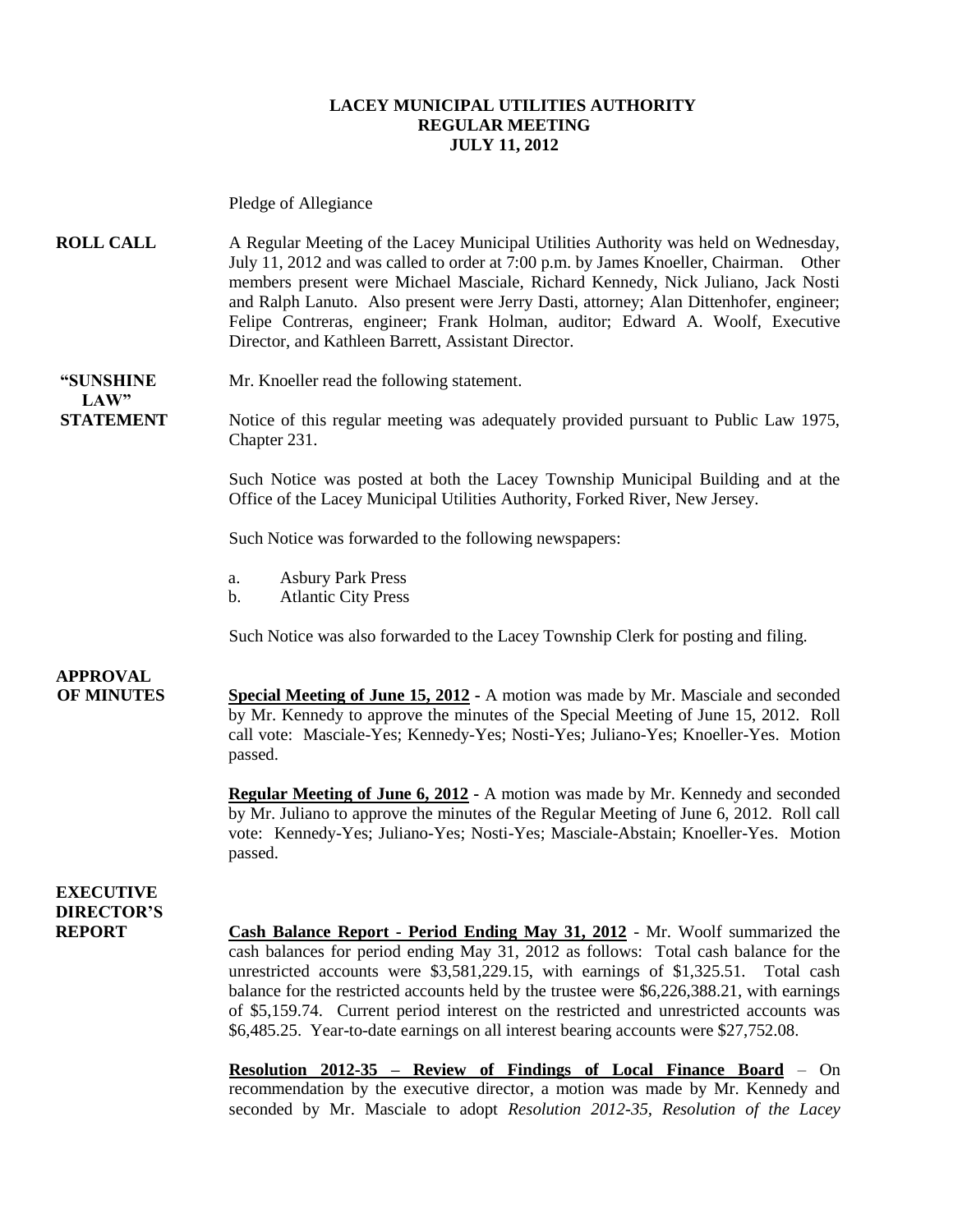*Municipal Utilities Authority, County of Ocean, State of New Jersey, Concerning Review of the Findings of the Local Finance Board Made at a Meeting of Said Board on April 11, 2012, In Accordance with the Provisions of N.J.S.A. 40A:5A-7.* Roll call vote: Kennedy-Yes; Masciale-Yes; Nosti-Yes; Juliano-Yes; Knoeller-Yes. Motion passed.

#### **Resolution 2012-38 – Authorizing Loan From Sewer Utility to Water Utility of the**

**Lacey Municipal Utilities Authority** - On recommendation by the executive director, a motion was made by Mr. Masciale and seconded by Mr. Kennedy to adopt *Resolution 2012-38, Resolution of the Lacey Municipal Utilities Authority, County of Ocean, State of New Jersey, Authorizing a Loan from the Sewer Utility to the Water Utility of the Lacey Municipal Utilities Authority.* Roll call vote: Masciale-Yes; Kennedy-Yes; Nosti-Yes; Juliano-Yes; Knoeller-Yes. Motion passed. Mr. Woolf stated these funds would be used for the Water Treatment Plant No. 1 expansion project.

**Crown Castle Lease Agreement** – Mr. Dasti suggested this issue be discussed in closed session.

# **BUSINESS**

**REPORT** June Meter Reads – Ms. Barrett reported 4,414 meters were read in June for Cycles 1, 4 and 9. Seventy-nine work orders were cut to obtain manual reads not obtained during regular meter read routes. Seven reads were questioned for high usage. Two customers were contacted by phone and five customers were sent letters.

> **July Billing** – Ms. Barrett reported utility bills were mailed on July 5<sup>th</sup> in the amount of \$1,058,534.19. Penalties were assessed on 3,440 past due accounts (all cycles) in the amount of \$19,355.16 for a total billing in July of \$1,077,889.35.

> **Customer Service –** Ms. Barrett reported forty-four new customer welcome letters were mailed in May, and eleven responses were received in June. Fifty-three final reads with equipment inspections were performed in June with no violations.

## **ENGINEER'S**

**REPORT Resolution 2012-37 – Preliminary Sewer and Water Approval – Stueber Minor Subdivision** - Mr. Dittenhofer reported his office received the application and plans for preliminary sewer and water approval for Stueber Minor Subdivision, Block 315, Lot 34. The applicant is proposing to construct a two (2) lot minor subdivision on the northeast side of Jones Road, south of Renee Court. An existing two-story frame dwelling is located on site. The applicant proposes to connect to the existing sewer main located in Jones Road and install a sanitary lateral for the new lot. The applicants also propose to connect to the existing water main in Jones Road and install a water service for the new lot. On recommendation by the Authority's engineer, a motion was made by Mr. Kennedy and seconded by Mr. Masciale to adopt *Resolution 2012-37, Resolution of the Lacey Municipal Utilities Authority, County of Ocean, State of New Jersey, Preliminary Sewer and Water Approval, Stueber Minor Subdivision, Block 315, Lot 34.* Roll call vote: Kennedy-Yes; Masciale-Yes; Nosti-Yes; Juliano-Yes; Knoeller-Yes. Motion passed.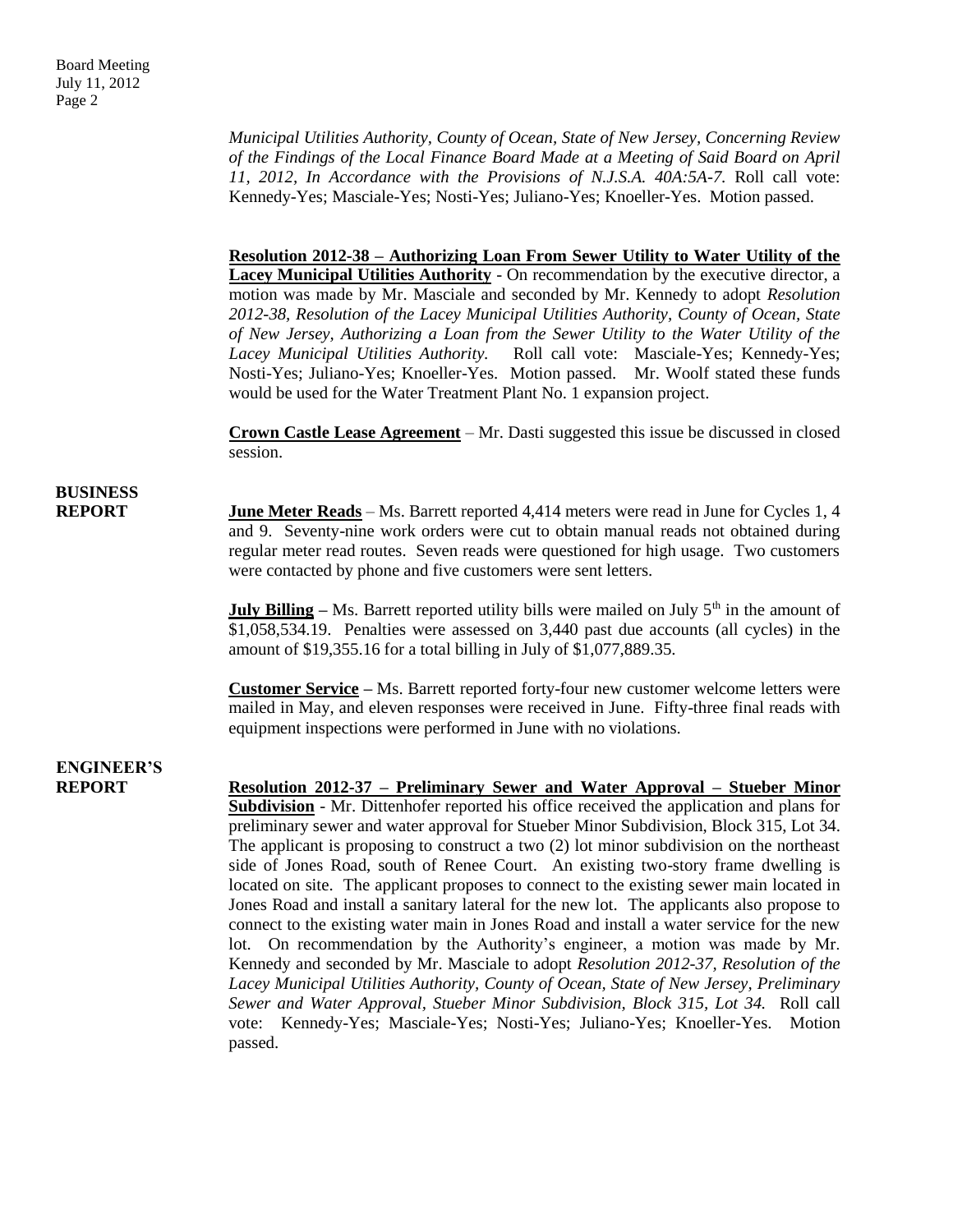**Water Treatment Plant No. 1 Upgrades** – Mr. Dittenhofer stated this project was awarded June 15<sup>th</sup>. The contract documents have been prepared and were forwarded to the contractor.

**Cleaning and Televising Contract No**  $7 - Mr$ **.** Dittenhofer stated a repair list was sent to the contractor, and are scheduled to begin July  $9<sup>th</sup>$ .

**S-2 and FRB-2 Pump Station Hydraulic Comminutor** – Mr. Dittenhofer stated plans and specifications have been sent to the Authority for review.

### **ATTORNEY'S**

**REPORT Sea Breeze/Toll Brothers** – Mr. Dasti suggested this issue be discussed in closed session.

> **OceanFirst Financing** – Mr. Dasti stated the Closing has been completed and all necessary funds have been disbursed.

## **AUDITOR'S**

**Accountant's Status Report – Month Ended May 31, 2012 – Mr. Holman reported** sewer user charges had a favorable variance for May, however, unfavorable year to date. Water user charges had a year to date unfavorable variance. Delinquency charges had a favorable variance on both water and sewer. Revenues are unfavorable on water and sewer.

#### **CORRESPONDENCE**

**Kathleen Burke, Brentwood Place** - Requesting relief of utility bill, due to filling pool without pool-fill meter. Due to the customer's circumstance, a motion was made by Mr. Kennedy and seconded by Mr. Nosti to grant a credit adjustment of \$17.63 (9,000 gallons). Roll call vote: Kennedy-Yes; Nosti-Yes; Juliano-Yes; Masciale-Yes; Knoeller-Yes. Motion passed.

**Mr. & Mrs. Hausser, Constitution Drive** – Requesting relief of utility bill, due to filling pool without pool-fill meter. Based upon the information provided, the Board was unable to grant a pool-fill credit. Customer will be advised that pool-fill credits are only issued with the use of a pool-fill meter.

**Nancy Sobeck, Windsor Street** – Requesting relief of utility bill, due to filling pool without pool-fill meter. Based upon the information provided, the Board was unable to grant a pool-fill credit. Customer will be advised that pool-fill credits are only issued with the use of a pool-fill meter.

**Joanne Daniels, Brookdale Drive** – Ms. Daniels is requesting removal of emergency service call charges for water turn off during non-business hours. After consideration of this request, the Board was unable to waive the emergency service charges.

**Assist 2 Sell/Christa Dittrich, South Street** – On behalf of Assist 2 Sell, Ms. Dittrich is requesting a payment plan on utility bill. After consideration of this request, a motion was made by Mr. Kennedy and seconded by Mr. Nosti to grant a payment plan for the October 2011 and January 2012 utility bills. Roll call vote: Kennedy-Yes; Nosti-Yes; Juliano-Yes; Masciale-Yes; Knoeller-Yes. Motion passed.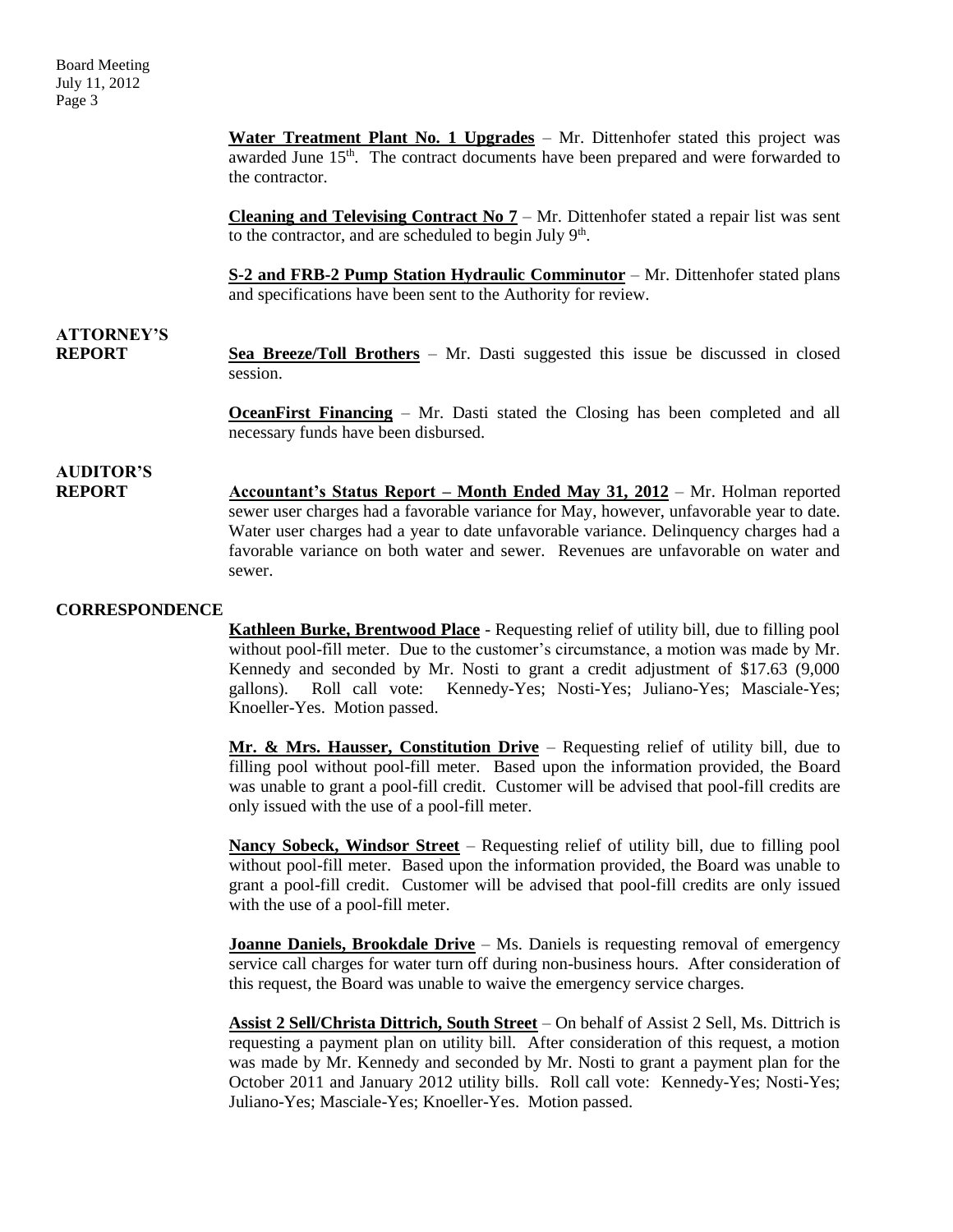Mr. Woolf asked for clarification regarding customers requesting pool-fill credits. Mr. Masciale stated the Authority would no longer be granting pool-fill credits to customers without a pool-fill meter.

### **OLD**

**BUSINESS Resolution 2012-36 – Memorialize Action Taken at June 6th Board Meeting - Authorize Executive Director to Review Customer Correspondence and Provide Relief for Billing Disputes** – Secretary Kennedy executed *Resolution 2012-36, Resolution of the Lacey Municipal Utilities Authority, County of Ocean, State of New Jersey, Authorizing Executive Director to review customer correspondence and provide relief for billing disputes.*

> **Brown Advisory** – Mr. Knoeller recommended this issue be reviewed with the Finance Committee.

#### **NEW**

**BUSINESS** There was no new business to discuss.

#### **PUBLIC BUSINESS/**

**COMMENT** There was no public business/comments.

### **PAYMENT OF**

**VOUCHERS** WHEREAS, the members of the Lacey Municipal Utilities Authority carefully examined all vouchers presented for payment of claims;

> **NOW, THEREFORE, BE IT RESOLVED** by the Lacey Municipal Utilities Authority that:

> 1. Said vouchers in the sum of \$216,385.72 be same are hereby approved to be paid.

2. Said vouchers are listed on the attached computer check register.

A motion was made by Mr. Masciale and seconded by Mr. Nosti to adopt the above resolution. Roll call vote: Masciale-Yes; Nosti-Yes; Juliano-Yes, but abstains on South Jersey Auto Supply; Kennedy-Yes; Knoeller-Yes. Motion passed.

**CLOSED** 

#### **SESSION RESOLUTION**

**WHEREAS,** Section 8 of the Open Public Meetings Act, Chapter 231, Public Law 1975 permits the exclusion of the public from a meeting in certain circumstances;

**WHEREAS**, this public body is of the opinion that such circumstances presently exist.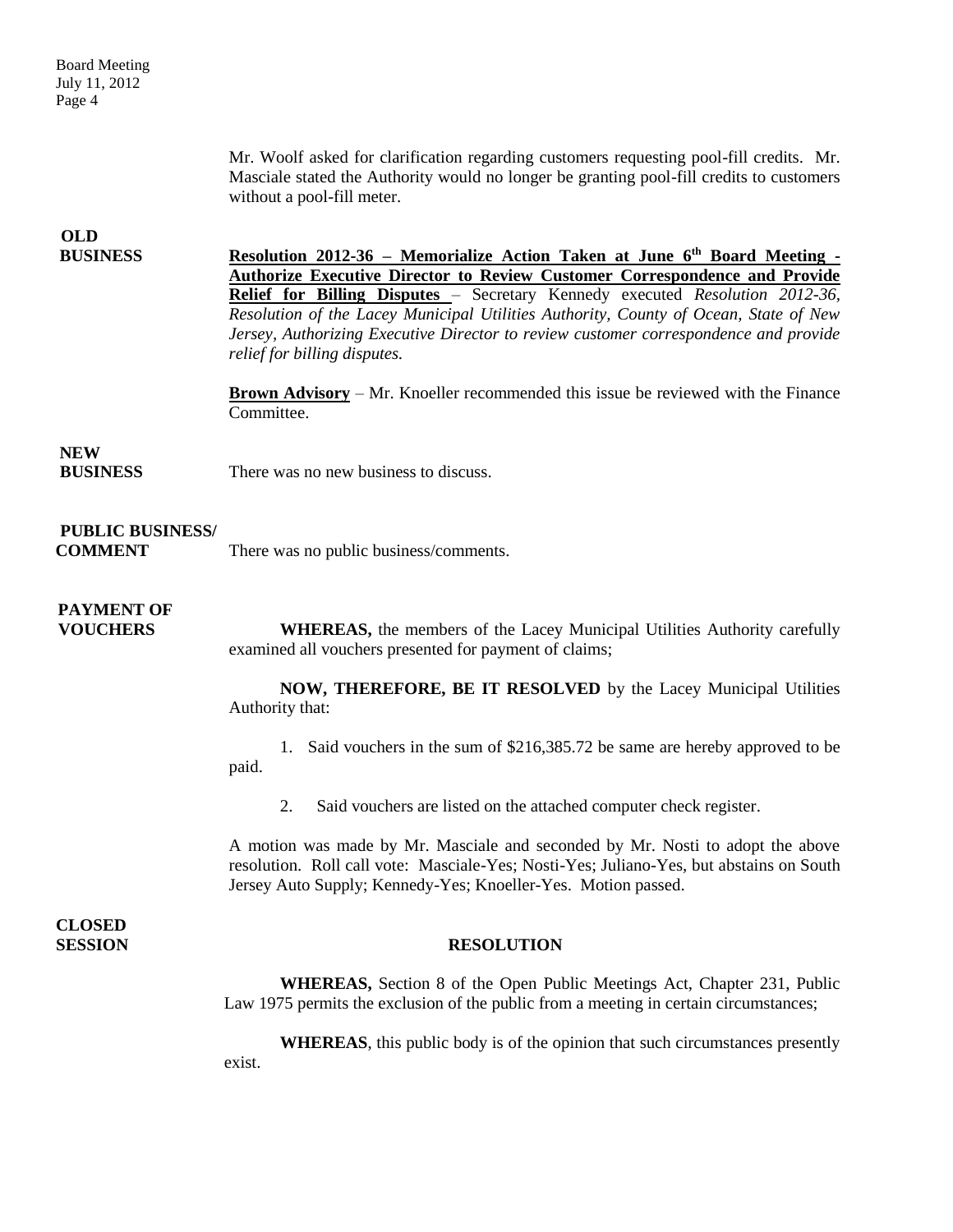**NOW, THEREFORE, BE IT RESOLVED** by the Lacey Municipal Utilities Authority, County of Ocean and State of New Jersey as follows:

1. The public shall be excluded from discussion of action upon the hereinafter specified subject matters.

2. The general nature of this closed session concerns personnel matters, contractual matters, and potential litigation.

3. It is anticipated at this time that the above-stated matters will be made public once these matters have been resolved.

4. This resolution shall take effect immediately.

A motion was made by Mr. Masciale and seconded by Mr. Kennedy to adopt the above resolution. Roll call vote: Unanimously approved.

Separate minutes were kept on the above closed session.

**MEETING** A motion was made by Mr. Kennedy and seconded by Mr. Juliano to reopen the meeting. Roll call vote: Unanimously approved.

**OTHER**

**RE-OPEN**

**BUSINESS** A motion was made by Mr. Nosti and seconded by Mr. Kennedy authorizing a salary increase of \$3,700 to Troy Burton. This increase is a result of Mr. Burton obtaining the NJDEP T2 Water Treatment Plant and W2 Water Distribution System Operators licenses. Roll call vote: Nosti-Yes; Kennedy-Yes; Juliano-Yes; Masciale-Yes; Knoeller-Yes. Motion passed.

**ADJOURNMENT** There being no further business to discuss, the meeting was adjourned at 7:30 p.m.

Respectfully submitted,

Michele Kennedy Secretary